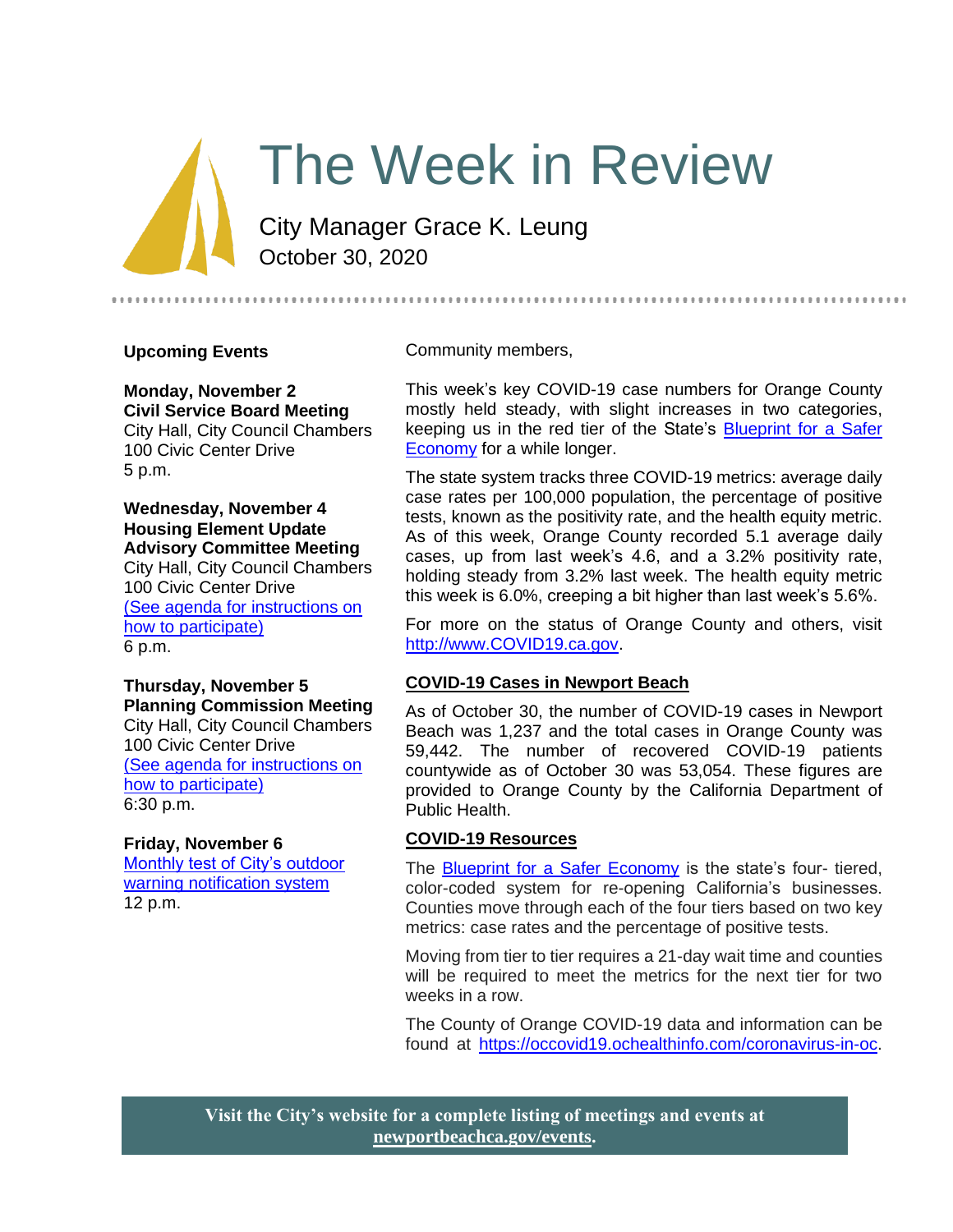The County of Orange Healthcare Agency's COVID-19 Hotline can be reached at (714) 834-2000, or by email at, [Eteam@ochca.com.](mailto:Eteam@ochca.com) County staff monitors the hotline and email box and answers questions about industry reopening and activity resumption, current guidance and more.

The County maintains a list of FDA-approved testing sites for County residents at <https://occovid19.ochealthinfo.com/covid-19-testing-and-screening> for testing information. The SOS Health Center in Newport Beach is an approved community testing site. Call (949) 270-2100 for an appointment.

# **Short Term Lodging Update**

The City Council has adopted a series of reforms aimed at reducing community impacts from shortterm rental lodging in Newport Beach, and may consider further changes in the coming months.

Some of the new short-term lodging regulations approved by City Council between July and October include the following:

A three-night minimum stay for all short-term lodging rentals.

- A cap on the number of short-term rental permits to 1,550 and create a waiting list for new permits once the cap is reached.
- No short-term rentals to anyone under 25 years of age.
- Short-term lodging permits can be transferred to immediate family members upon the death of a permit holder, and to new owners upon the sale of the property.
- Occupancy must align with existing building and fire codes.
- Permit numbers must be placed in all advertising to help prevent illegal rentals.
- Renters of short-term lodging and their guests must comply with all local and state parking laws or permit holders may be fined

A majority of the regulations are already in effect. The 25-year age limit and parking rules will take effect in late November. The cap on the number of permits and the minimum night stay will not go into effect until they are reviewed and approved by the California Coastal Commission, which is not expected until late 2021.

In addition, the City Council may consider additional restrictions specific to Newport Island. On October 13, the Council directed staff to return with a draft ordinance that would restrict new short-term rental permits and require that property owners live in the short-term rental units. This would also require Planning Commission and Costal Commission approval and would not take effect before late 2021.

At the October 27 City Council meeting, Council members Joy Brenner and Diane Dixon directed staff to return with two items for further discussion. The first is to review the transferability provisions that were recently adopted for short-term lodging permits. The second is to discuss and possibly strengthen the municipal code provisions that related to enforcement of short-term lodging regulations. For more information, visit the [City's short-term rental information page.](https://www.newportbeachca.gov/government/departments/finance/revenue-division/short-term-rentals)

## **Appeal of Regional Housing Needs Assessment (RHNA) Allocation Filed**

On October 26, 2020, the City filed an appeal with the Southern California Association of Governments (SCAG) of the Draft Regional Housing Needs Assessment (RHNA) Allocation of 4,834 units for Newport Beach. This allocation represents the number of housing units that the City will have to plan for in the upcoming  $6<sup>th</sup>$  Cycle Housing Element Update (2021-2029 Planning Period). The appeal will be available for a 45-day review and comment period and then scheduled for a public hearing between December 10, 2020, and January 10, 2021. Any housing units resulting from successful appeals will then be reallocated back to other jurisdictions in the SCAG region based on a formula. To review the City's basis for the appeal, please [click here.](https://www.newportbeachca.gov/home/showdocument?id=68966)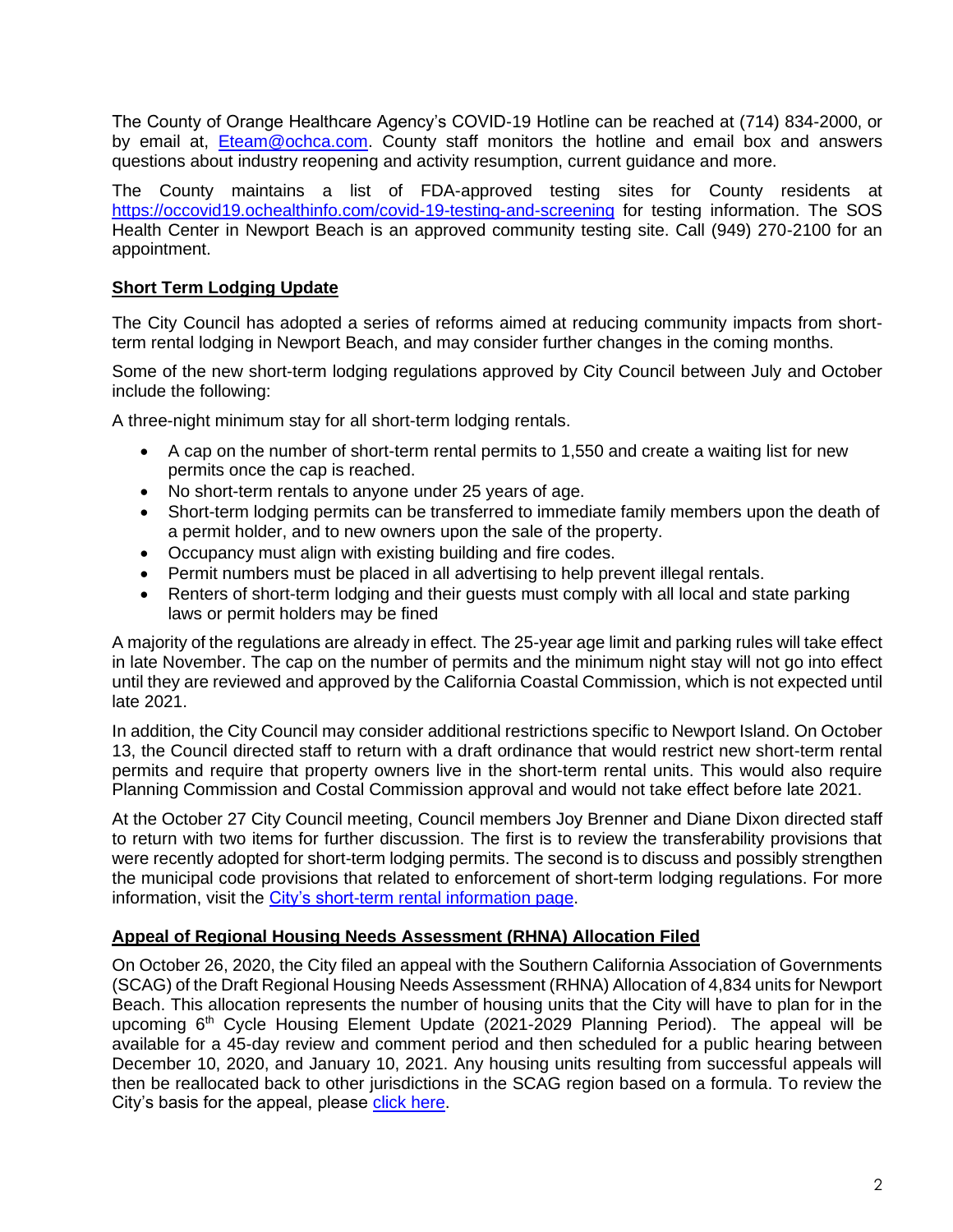# **Wildlife Protection Signs Installed Near Santa Ana River Outlet**

The City has installed new signs in the beach area near the outlet of the Santa Ana River to alert the public to wildlife protection laws in the area, which includes a prohibition on dogs. The signs include moveable plastic sidewalk boards and permanently anchored metal signs.

Dogs are not allowed in the area because they disturb protected habitat for two bird species, the snowy plover and California least tern. Disruption of the bird habitats by humans and dogs is prohibited under Newport Beach municipal code. Under Orange County law, it is unlawful for people or dogs to enter the river channel.

# **Open Budget Data Updated Through September 30, 2020**

The City of Newport Beach makes financial information available to review the status of revenues and expenditures. The online Open Budget Portal provides citizens an in-depth and friendly view of the City's financial data including the City's revenue sources, expenditures and the Capital Improvement Program (CIP). The site provides users the ability to view the financial data in a table, chart or graph format. Interactive features of the site allow for searching by departmental or other types of budget categories. The CIP portion of the site organizes information by funding category, funding source or by project. Users will also find project photos, the current phase of the project and a map showing the project's location.

Click link [to view an interactive snapshot of General Fund revenues through September 30, 2020.](https://newportbeachca.budget.socrata.com/#!/year/2021/revenue/0/fund/GENERAL+FUND/0/class)

Click link [to view an interactive snapshot of General Fund expenditures through September 30, 2020.](https://newportbeachca.budget.socrata.com/#!/year/2021/operating/0/fund/GENERAL+FUND/0/department)

**Note**: Open budget data is refreshed on a monthly basis and does not remain static. The narrative above represents the status of General Fund revenues and expenditures through September 30, 2020, and may not match data accessed subsequent to this time.

## **October's Shredding and E-Waste Disposal Event**

On Saturday, October 17 the Public Works Department held a successful shredding and E-waste collection event at the Harbor Day School parking lot located at 3443 Pacific View Drive. The event took place from 8 a.m. until noon. City staff and ERI crews unloaded boxes and bags of documents for shredding and electronic waste from 554 vehicles. A total of 28,000 lbs. of paper was collected for onsite shredding services and 10,804 lbs. of electronic waste was collected for proper disposal/recycling. Staff welcomed residents, checked identification and inquired where residents learned of the event. This information is helpful for effectively communicating with residents regarding these types of events in the future. The program is usually held bi-annually at the Harbor Day School parking lot location, but due to Covid-19, only one event is scheduled for this year. To make up for the missed opportunity there will be another shred only event on Saturday, January 23.

## **Newport Beach Pier Inspections**

On October 27, 2020, the City Council approved a Professional Services Agreement for COWI North America, Inc. (COWI) to inspect the Newport Pier and Balboa Pier (Piers) as a part of the City's ongoing biennial Ocean Piers Maintenance Program. COWI is tasked to conduct non-destructive inspection of every accessible timber member and connection hardware on the Piers from mudline to the concrete decks. The inspection findings will form the basis of a FY 2021-22 maintenance capital improvement project.

COWI started the underwater pile inspections this week with specialty certified divers. COWI is scheduled to continue its work Monday through Saturday during daylight hours to take advantage of the calm weather ahead of the approaching (stormy) winter months. After the underwater inspections have been completed, COWI will deploy a mobile "crane" on the Piers for its personnel to continue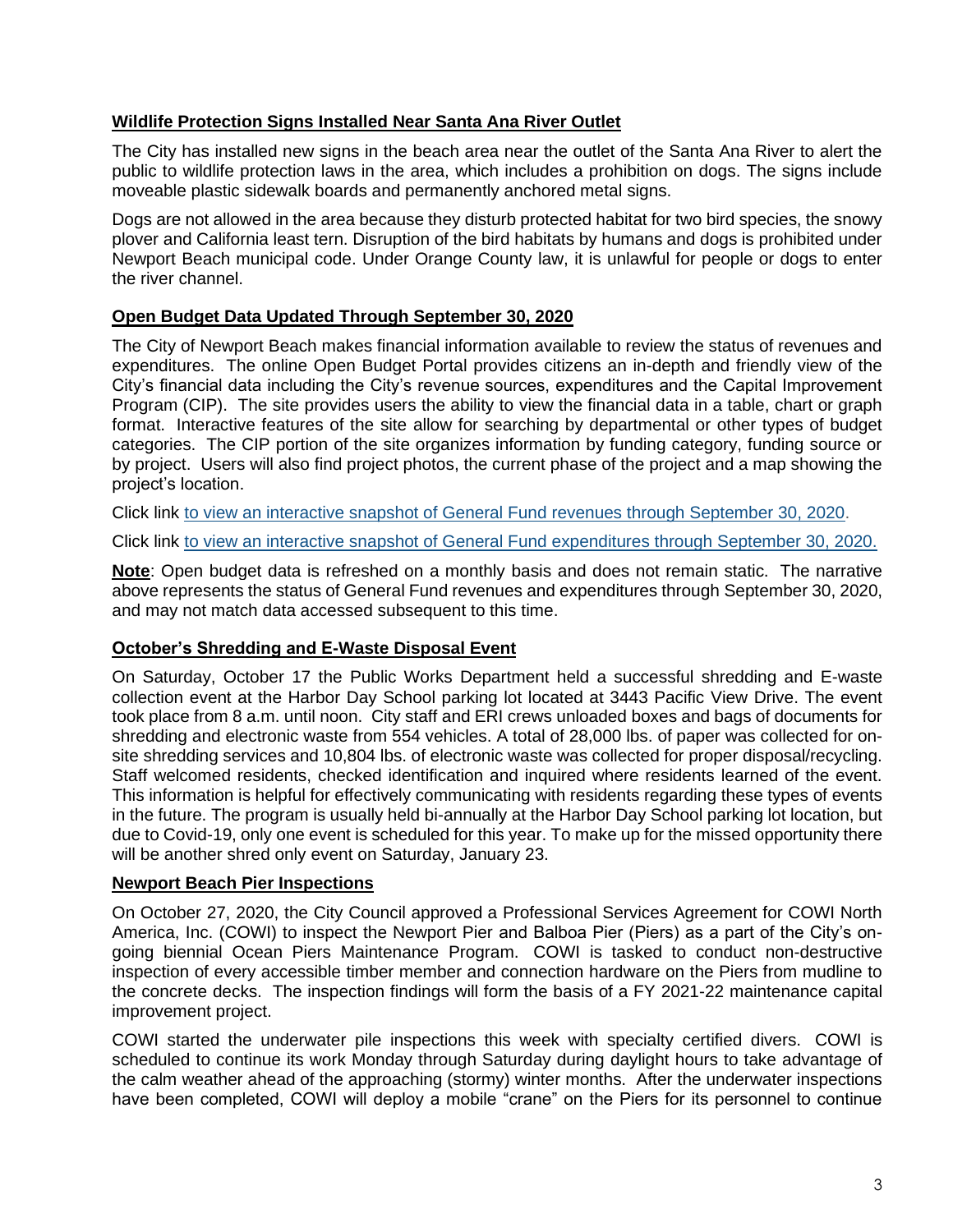inspecting the Piers' underside. This piece of equipment was successfully deployed on the Piers for past pier inspections and will not impede pedestrian nor vehicle movements on the Piers.

Weather permitting, the inspection work should be completed, and the equipment moved off the Piers no later than April 30, 2021.

# **Newport Coast Community Center Opens as Care and Receiving Shelter During Silverado Fire**

The Recreation & Senior Services Department activated the Newport Coast Community Center as a care and receiving center on Monday, October 26 to assist our colleagues and residents in the City of Irvine during the Silverado Fire. Irvine care centers filled quickly given the large numbers of evacuees, which prompted the request for our assistance with aid. At approximately 1:15 p.m. the shelter was open and received occupants immediately. The community center served as a place for evacuated families to get up to date information on the emergency, rest, food/water, and even refuge for some pets. OASIS staff provided boxed dinners for all, while our aquatics staff chipped in and set up children's areas with activities and a movie. The center drew a total of 64 people who checked in throughout the eight-hour duration, with a maximum capacity of 54 people in the facility at one time. The center closed at approximately 9 p.m. once the occupants received overnight accommodations. The Recreation & Senior Services Department trains regularly on shelter operations, with an all hands shelter drill taking place this last year. Our combined training and teamwork was truly appreciated by our Irvine neighbors.

# **Orange County Fire Watchers**

The Orange County Fire Watch volunteers were deployed to two strategic locations in Newport Beach on Monday. These volunteers are specially trained in deterring arson activity, ensuring early fire detection, and providing public education about the risk of wildland fire.

Upon learning of the red flag warning and the potential impact on the local coastal area, Fire Marshal Kevin Bass requested fire watch assistance in the Bonita Canyon area and along Ridge Park Road. Additionally, the Fire Department's Fire Prevention inspectors were patrolling the Buck Gully neighborhoods and other portions of Newport Coast. When the Silverado fire erupted early on Monday morning, the department was thankful to have the volunteers in the area keeping an eye on the community. While Newport Beach is geographically far enough away from the fire, the risk of windblown embers was high when the initial fire broke. If a fire developed, the watchers and the department's inspectors early warning would ensure first responders arrived on scene quickly.



The volunteer program is a combined effort lead by the Irvine Ranch Conservancy, Orange County Parks, Orange County Fire Authority, and in conjunction with local municipalities. Volunteers are routinely deployed to high visibility areas where ignition sources are likely. Their training includes learning about the wildland fire history in Orange County, the behavior of wilderness fires, procedures for safety, and recognizing and reporting dangerous situations. Fire watch volunteers must also complete the standard OC Parks volunteer requirements, which includes background checks and core training classes.

If you are interested in becoming a volunteer or learning more about the program, email Tony Pointer at [tpointer@irconservancy.org.](mailto:tpointer@irconservancy.org)